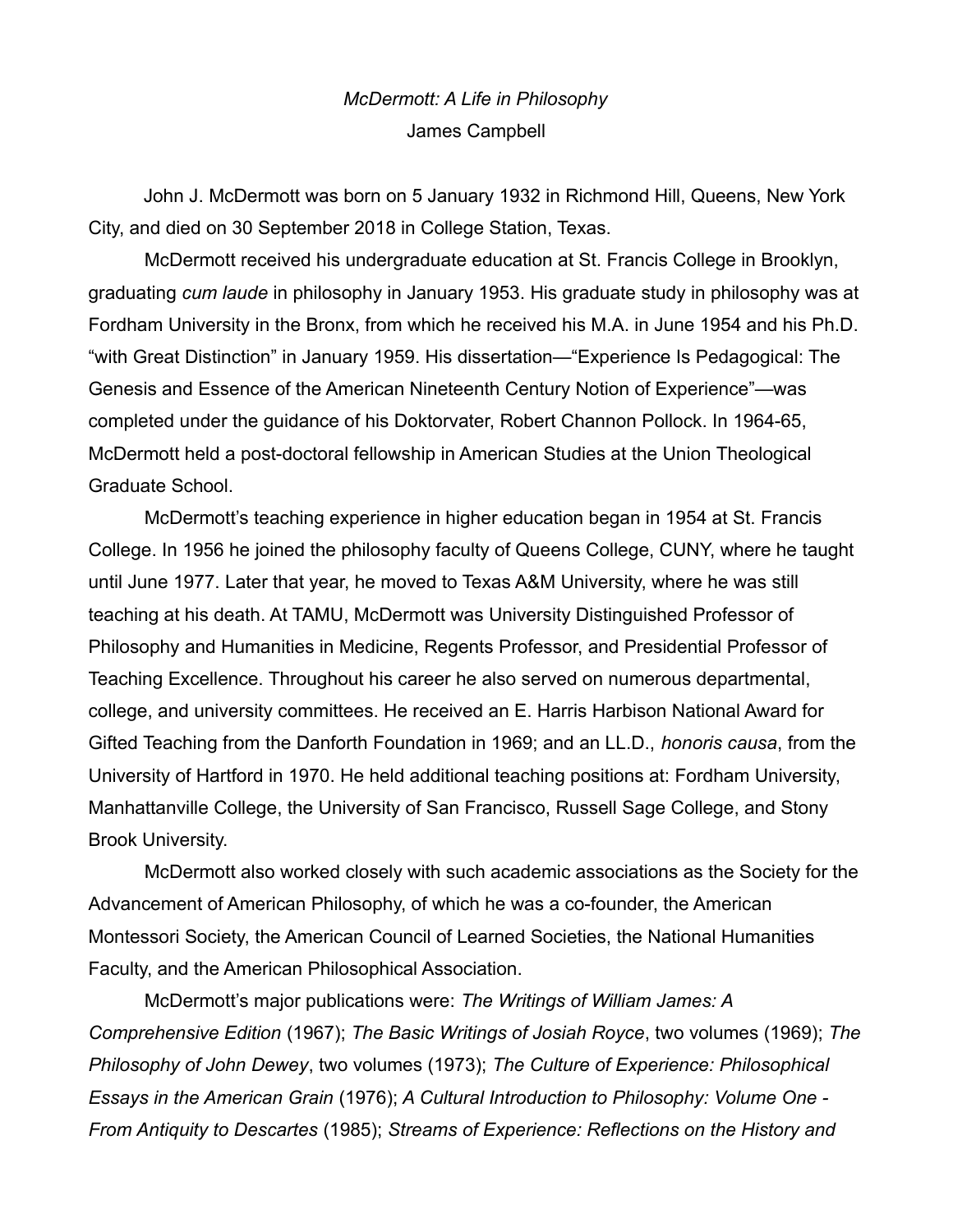*Philosophy of American Culture* (1987); and *The Drama of Possibility: Experience as Philosophy of Culture*, ed. Douglas R. Anderson (2007). Two further volumes were planned but never completed: *A Cultural Introduction to Philosophy: Volume Two - From Descartes to the Twentieth Century*, and *A Cultural Introduction to American Philosophy*. McDermott was a co-founder and advisory editor of the nineteen volume edition of THE WORKS OF WILLIAM JAMES (1975-88); and the general editor of *The Correspondence of William James*, twelve volumes (1992-2004). A volume of essays exploring McDermott's ideas and importance appeared in 2006: *Experience as Philosophy: On the Work of John J. McDermott* (ed. James Campbell and Richard E. Hart). This volume also contains a complete bibliography of his writings up to that point.

Those are the cold facts of the career of John McDermott; but they tell us little of his presence, his personality, his soul. This vital information was gained most easily via his direct pedagogy—in his classrooms for the truly blessed, in occasional lecture halls for the less fortunate. Most people who have become familiar with his message have done so indirectly, although still very profitably, through his work as a prolific and wide-ranging writer. Those who will learn of his work in the future similarly must do so through his written work.

In any number of places McDermott articulated aspects of his philosophical vision for us; but I would suggest beginning with his 2006 essay "You Are Really Able" (in *Experience as Philosophy*). This essay was his response to a conference at which nine of his colleagues and students offered papers on aspects of his thought. In this essay, in addition to his direct response to those papers, McDermott lays out in careful detail four "working philosophical assumptions." The first of these is his recognition that our existence does not come with "a canopy of ultimate explanation or . . . of ultimate intelligibility." Rather, we must make our own meanings. "A canopy of transient explanation has to be built by each of us," he writes, "in concert with others." He sees this work of making and remaking our canopy as ultimately "liberating," in large part because it forces every individual, including himself, to "take full responsibility for what I think, what I say, and what I do."

McDermott's second assumption is that our existence does not represent an exile from a prior paradisaical state or a fall from prior grace: we are ultimately just as we find ourselves here and now. As he writes, "we do not belong and as such are ontologically disconnected." That is, we represent "an androcentric intrusion on a cosmic ecosystem" that does not share "our aspirations." What we must do in response to our situation is to try to make connections, realizing full well that no permanent resolution to our situation will ever be possible. "Being in